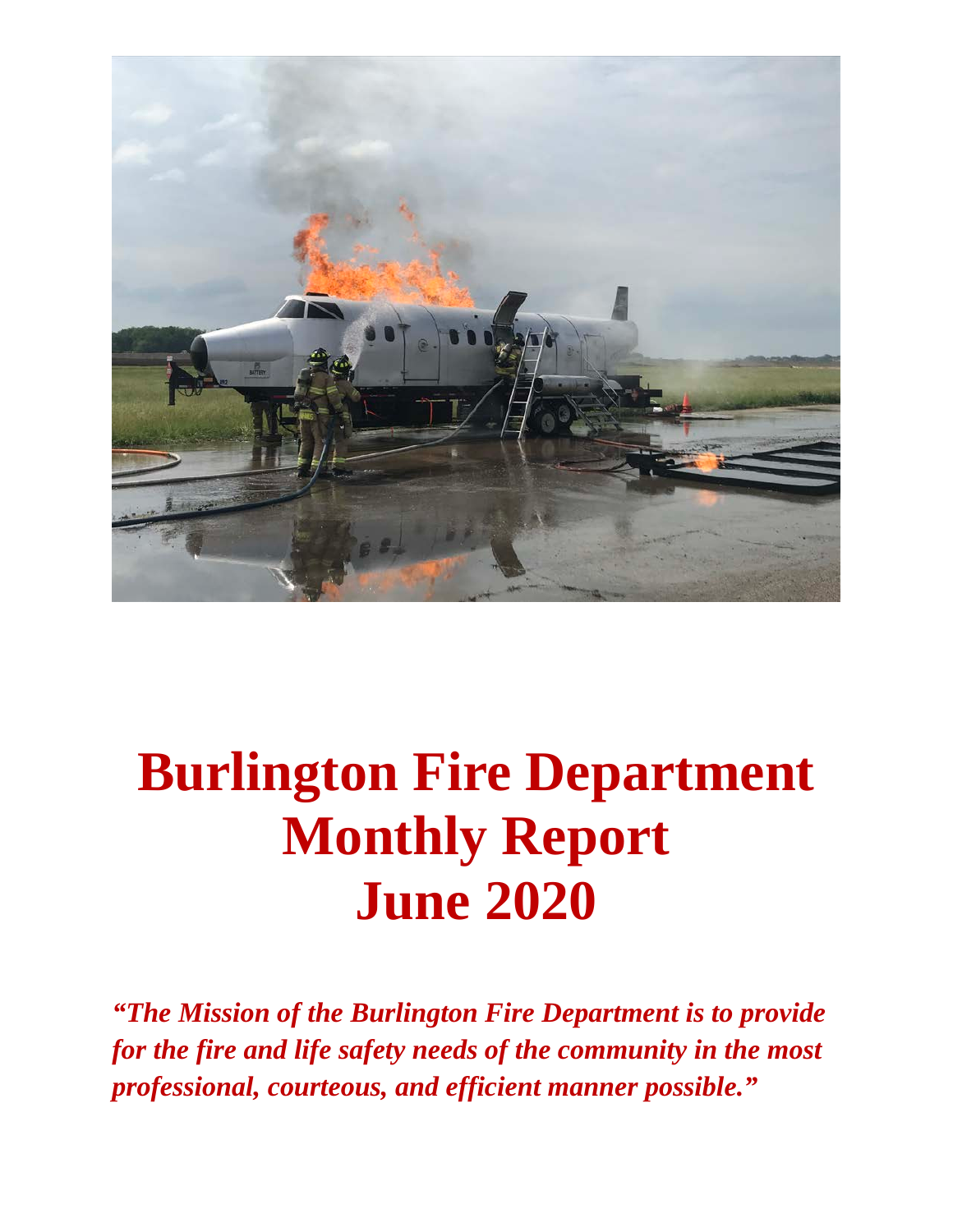#### **Operations**

The Department responded to 467 calls for service in June. 351 calls were in the city limits of Burlington (75%). 39% of the calls were overlapping, meaning we had two or more calls in progress at the same time. In the city limits of Burlington, our average response time for all calls including non-emergency calls was 5 minutes and 15 seconds (this time starts when we receive the alarm and ends when we arrive on the scene). The average response time for all emergency calls (including those outside the city) was 6 minutes and 29 seconds.

361 calls were EMS-related (77%). 271 patients were transported including 256 to Great River Medical Center and 13 to the University of Iowa Hospital. The top 3 EMS dispatch complaints were falls (61), breathing problems (42), and "sick" (31). EMS crews transmitted 39 EKGs to Great River Medical Center.

Below is a "heat" map of the Burlington area that shows the general vicinity and number of calls responded to in June.



 **Heat Map (June 2020)**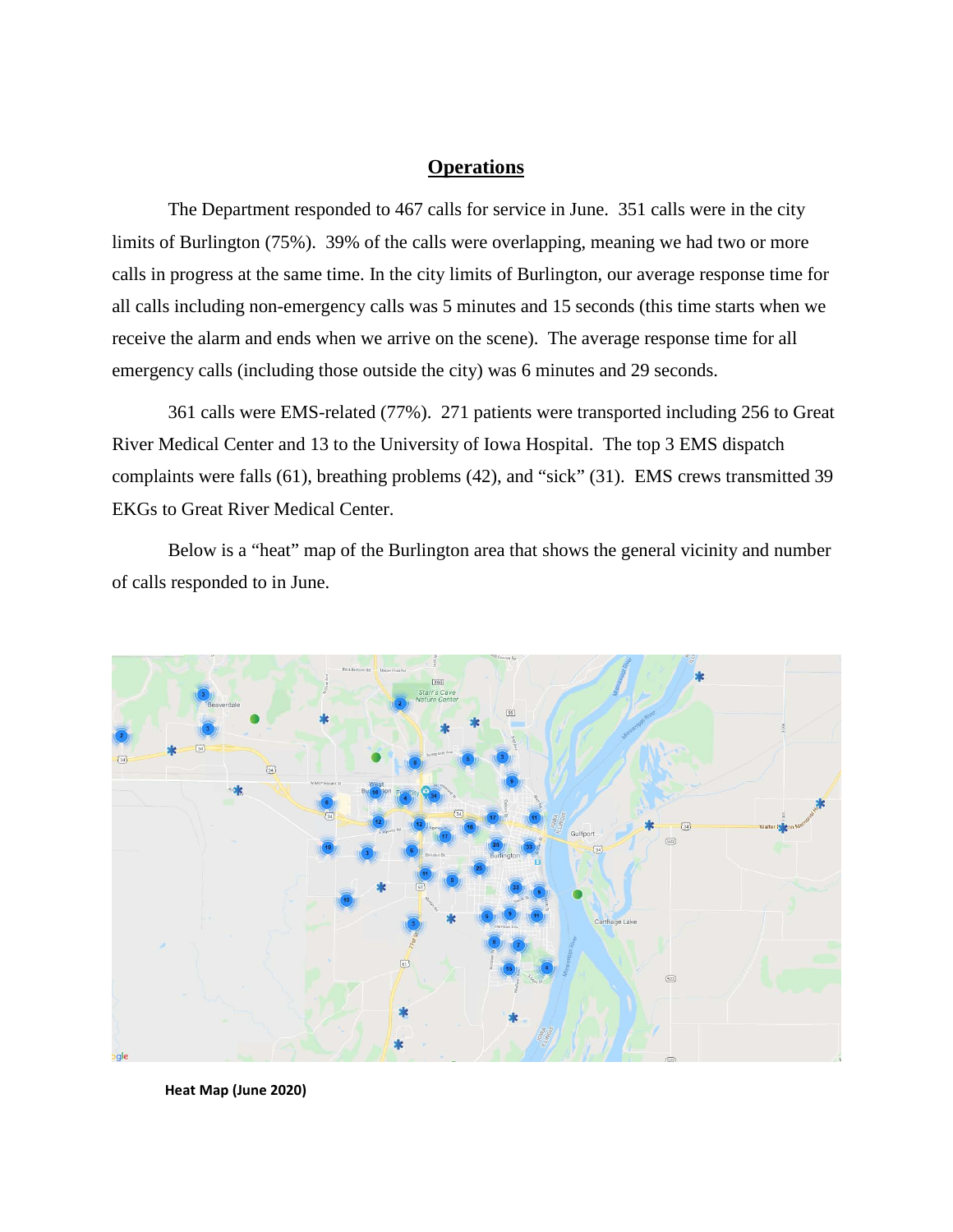The Department's reserve ladder truck (722) was repaired in June to bring it back to being fully operational. This is a 65 foot ladder that was put into service in 1995. An annual inspection by a third party revealed several deficiencies with the ladder making it unusable for rescue operations. It is important to maintain a reserve ladder and it has been put into service many times over the last few years including at the Tama fire.



**722 (July 2020)**

### **Community Risk Reduction**

The Department's community risk reduction (CRR) activities have been scaled back due to COVID-19. Smoke alarm installations are done on an as-needed basis and we are not doing any neighborhood canvassing. The Department did install 6 smoke alarms and 2 carbon monoxide alarms by request in June.

Fire Marshal Crooks is beginning to complete onsite inspections again after the COVID-19 shutdown. He completed 20 inspections in June including 3 related to fireworks vendors. He completes fireworks vendor inspections on behalf of the Iowa State Fire Marshal's Office. The Department is reimbursed \$100 for each inspection.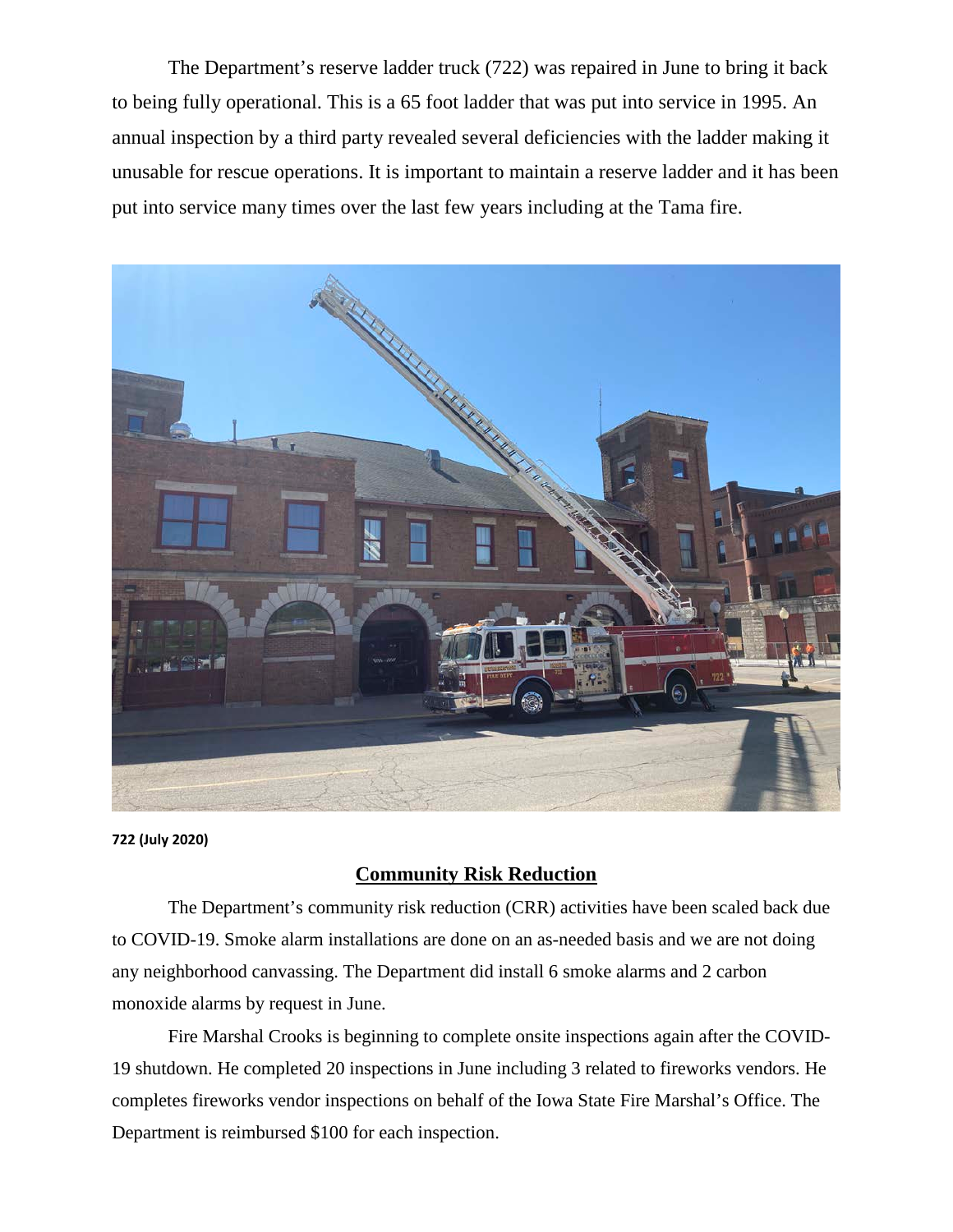### **Training**

The Department recorded over 300 hours of training in June. The monthly EMS training included a review of pain management practices, COVID-19 patient care, and trauma triage decision-making.

The Department also had the annual Aircraft Rescue and Firefighting (ARFF) training at Southeast Iowa Regional Airport. Wade Boyat with ARFF Specialists held 3 classes over 2 days so any interested members had a chance to attend. 31 members of the Department were able to complete the Federal Aviation Administration's Part 139 annual live fire training requirements.





### **Other Activities**

- Several paramedic students completed ride time with the Department.
- Crews conducted fire extinguisher for employees of Hope Haven
- Chief Trexel attended the DESCOM Advisory Board meeting
- Chief Trexel attended the Burlington Civil Service Commission meeting.
- Several members attended the Burlington Fire Department Recruitment Committee meeting.
- The Department has begun "gearing up" for recruit testing that will take place in July and August with the final application date of July  $24<sup>th</sup>$ .

Respectfully Submitted,

Matt Trexel

Fire Chief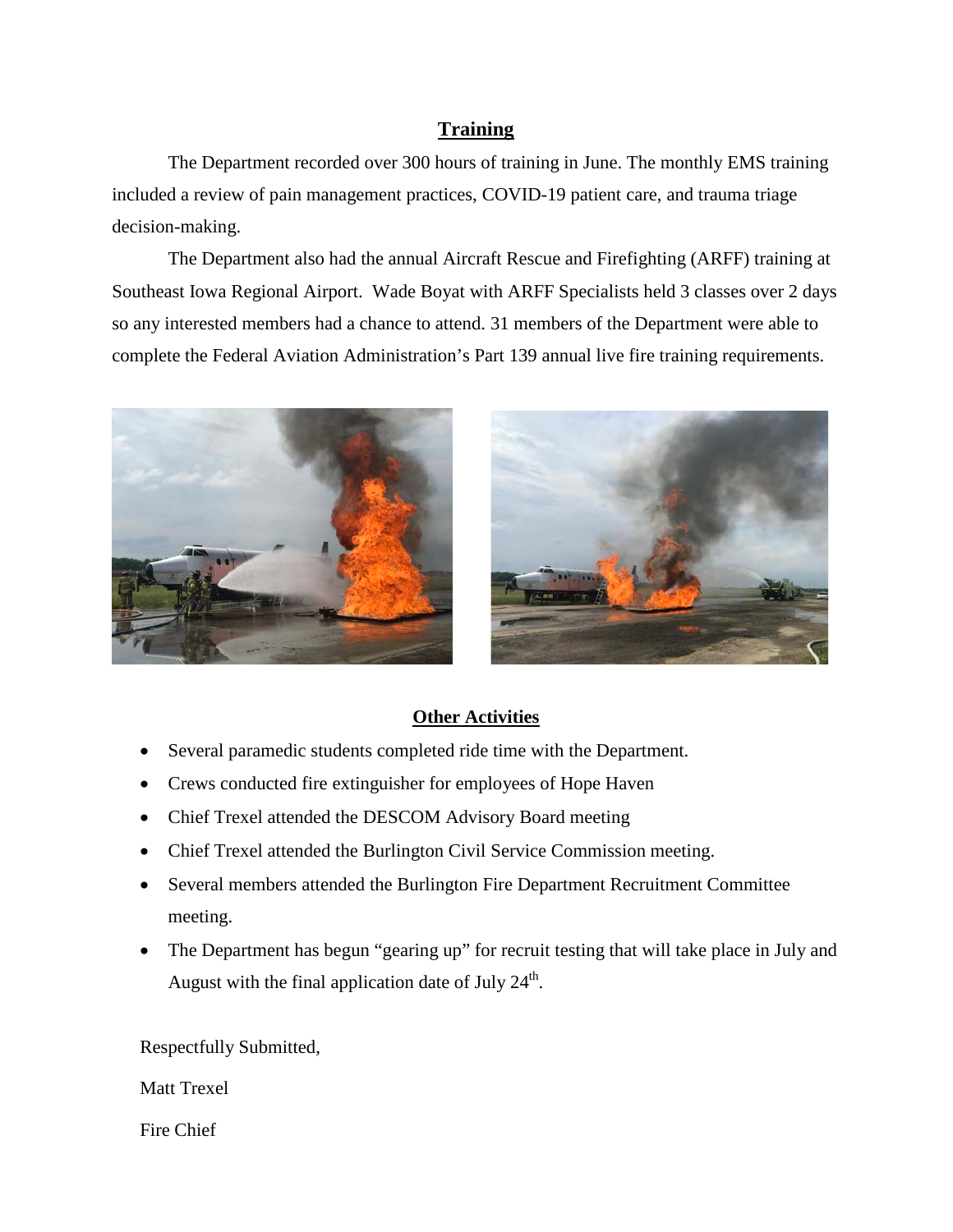Burlington, IA

This report was generated on 7/9/2020 3:54:02 PM

#### **Incident Statistics**

Start Date: 06/01/2020 | End Date: 06/30/2020

| <b>INCIDENT COUNT</b>                                                         |                                     |                                     |                                              |  |
|-------------------------------------------------------------------------------|-------------------------------------|-------------------------------------|----------------------------------------------|--|
| <b>INCIDENT TYPE</b>                                                          |                                     | # INCIDENTS                         |                                              |  |
| <b>EMS</b>                                                                    |                                     | 361                                 |                                              |  |
|                                                                               | <b>FIRE</b>                         | 106                                 |                                              |  |
|                                                                               | <b>TOTAL</b>                        | 467                                 |                                              |  |
|                                                                               |                                     | <b>TOTAL TRANSPORTS (N2 and N3)</b> |                                              |  |
| <b>APPARATUS</b>                                                              | # of APPARATUS<br><b>TRANSPORTS</b> | # of PATIENT TRANSPORTS             | <b>TOTAL # of PATIENT</b><br><b>CONTACTS</b> |  |
| $\mathbf 0$                                                                   | $\mathsf{O}\xspace$                 | $\mathbf 0$                         | $\mathbf 0$                                  |  |
| 751                                                                           | 93                                  | 108                                 | 108                                          |  |
| 752                                                                           | $\mathbf{1}$                        | $\mathbf{1}$                        | $\mathbf{1}$                                 |  |
| 753                                                                           | 115                                 | 145                                 | 145                                          |  |
| 754                                                                           | 10                                  | 17                                  | 17                                           |  |
| 755                                                                           | 54                                  | 83                                  | 83                                           |  |
| 761                                                                           | $\mathbf 0$                         | $\mathbf{1}$                        | $\mathbf{1}$                                 |  |
| <b>TOTAL</b>                                                                  | 273                                 | 355                                 | 355                                          |  |
| <b>PRE-INCIDENT VALUE</b>                                                     |                                     |                                     | <b>LOSSES</b>                                |  |
| \$138,900.00<br>\$25,300.00                                                   |                                     |                                     |                                              |  |
|                                                                               |                                     | <b>CO CHECKS</b>                    |                                              |  |
| 736 - CO detector activation due to malfunction                               |                                     | $\mathbf{1}$                        |                                              |  |
| $\overline{\mathbf{1}}$<br><b>TOTAL</b>                                       |                                     |                                     |                                              |  |
|                                                                               | <b>MUTUAL AID</b>                   |                                     |                                              |  |
| <b>Aid Type</b>                                                               |                                     | <b>Total</b>                        |                                              |  |
| Aid Given                                                                     |                                     | $\mathbf{1}$                        |                                              |  |
| $\overline{2}$<br><b>Aid Received</b>                                         |                                     |                                     |                                              |  |
| <b>OVERLAPPING CALLS</b>                                                      |                                     |                                     |                                              |  |
| # OVERLAPPING                                                                 |                                     | % OVERLAPPING                       |                                              |  |
| 184<br>39.4<br>LIGHTS AND SIREN - AVERAGE RESPONSE TIME (Dispatch to Arrival) |                                     |                                     |                                              |  |
| <b>Station</b><br><b>EMS</b><br><b>FIRE</b>                                   |                                     |                                     |                                              |  |
| Station 1                                                                     |                                     | 0:06:55                             | 0:06:05                                      |  |
| <b>Station 2</b>                                                              |                                     | 0:04:41                             | 0:05:56                                      |  |
| Station 3 - Bakers Pride                                                      |                                     | 0:06:59                             | 0:06:22                                      |  |
|                                                                               |                                     | <b>AVERAGE FOR ALL CALLS</b>        | 0:06:29                                      |  |
|                                                                               |                                     |                                     |                                              |  |

Only Reviewed Incidents included. CO Checks only includes Incident Types: 424, 736 and 734. # Apparatus Transports  $=$  # of incidents where apparatus transported. # Patient Transports  $=$  All patients transported by EMS. # Patient Contacts = # of PCR contacted by apparatus. This report now returns both NEMSIS 2 & 3 data as appropriate. For overlapping calls that span over multiple days, total per month will not equal Total count for year. | Page # 1 of 2



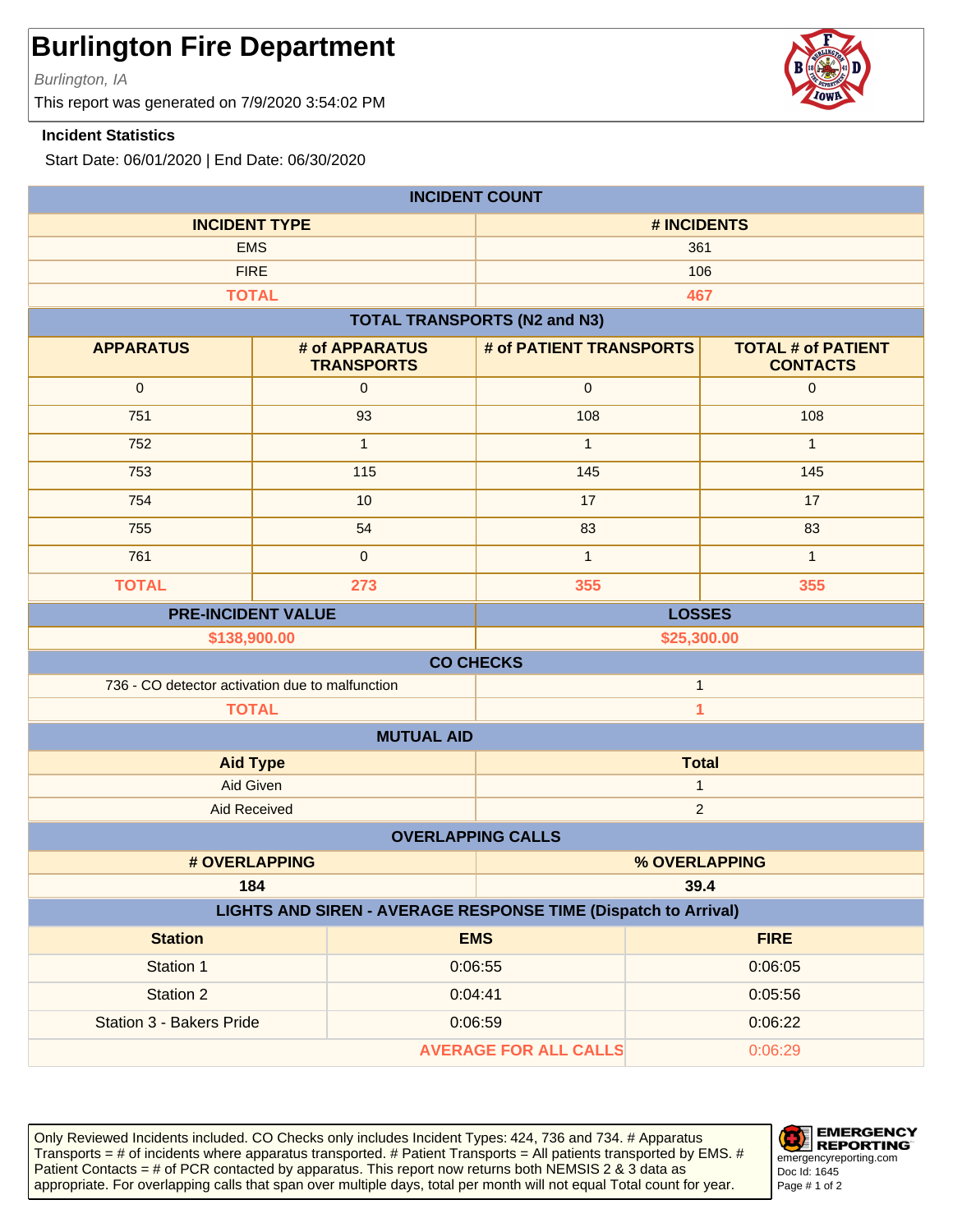| <b>LIGHTS AND SIREN - AVERAGE TURNOUT TIME (Dispatch to Enroute)</b> |            |                                      |             |
|----------------------------------------------------------------------|------------|--------------------------------------|-------------|
| <b>Station</b>                                                       | <b>EMS</b> |                                      | <b>FIRE</b> |
| Station 1                                                            | 0:01:28    |                                      | 0:02:20     |
| Station 2                                                            | 0:01:17    |                                      | 0:01:37     |
| <b>Station 3 - Bakers Pride</b>                                      | 0:01:24    |                                      | 0:01:09     |
| <b>AVERAGE FOR ALL CALLS</b><br>0:01:26                              |            |                                      |             |
| <b>AGENCY</b>                                                        |            | <b>AVERAGE TIME ON SCENE (MM:SS)</b> |             |
| <b>Burlington Fire Department</b>                                    |            | 18:24                                |             |

Only Reviewed Incidents included. CO Checks only includes Incident Types: 424, 736 and 734. # Apparatus Transports = # of incidents where apparatus transported. # Patient Transports = All patients transported by EMS. # Patient Contacts  $=$  # of PCR contacted by apparatus. This report now returns both NEMSIS 2 & 3 data as appropriate. For overlapping calls that span over multiple days, total per month will not equal Total count for year. Page # 2 of 2

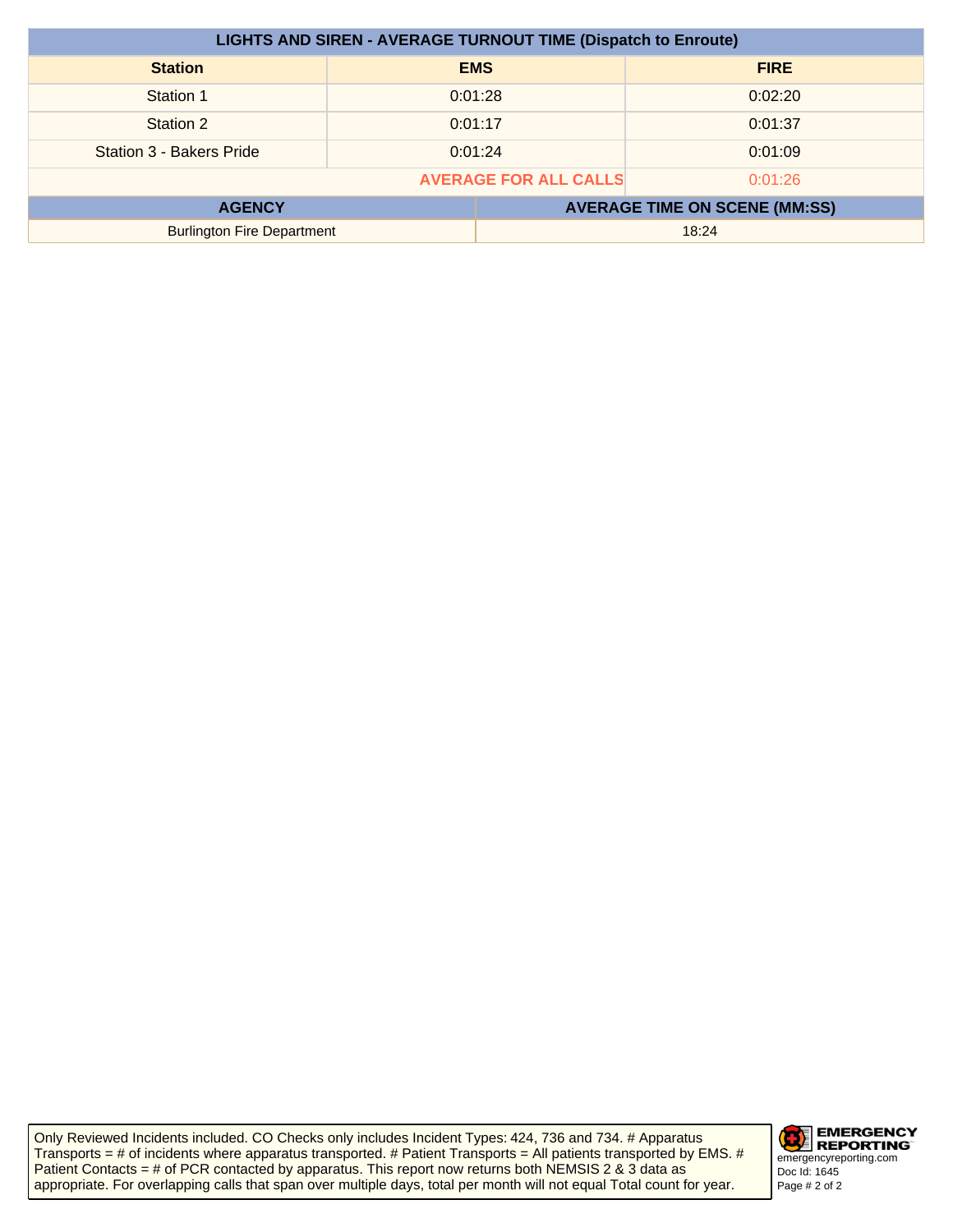Burlington, IA

This report was generated on 7/9/2020 3:54:40 PM

### **Count of Incidents by Incident Type per Zone**

Incident Status: Reviewed | Start Date: 06/01/2020 | End Date: 06/30/2020



Report shows count of incidents for Status selected.



**EMERGENCY REPORTING** emergencyreporting.com Doc Id: 1390 Page # 1 of 3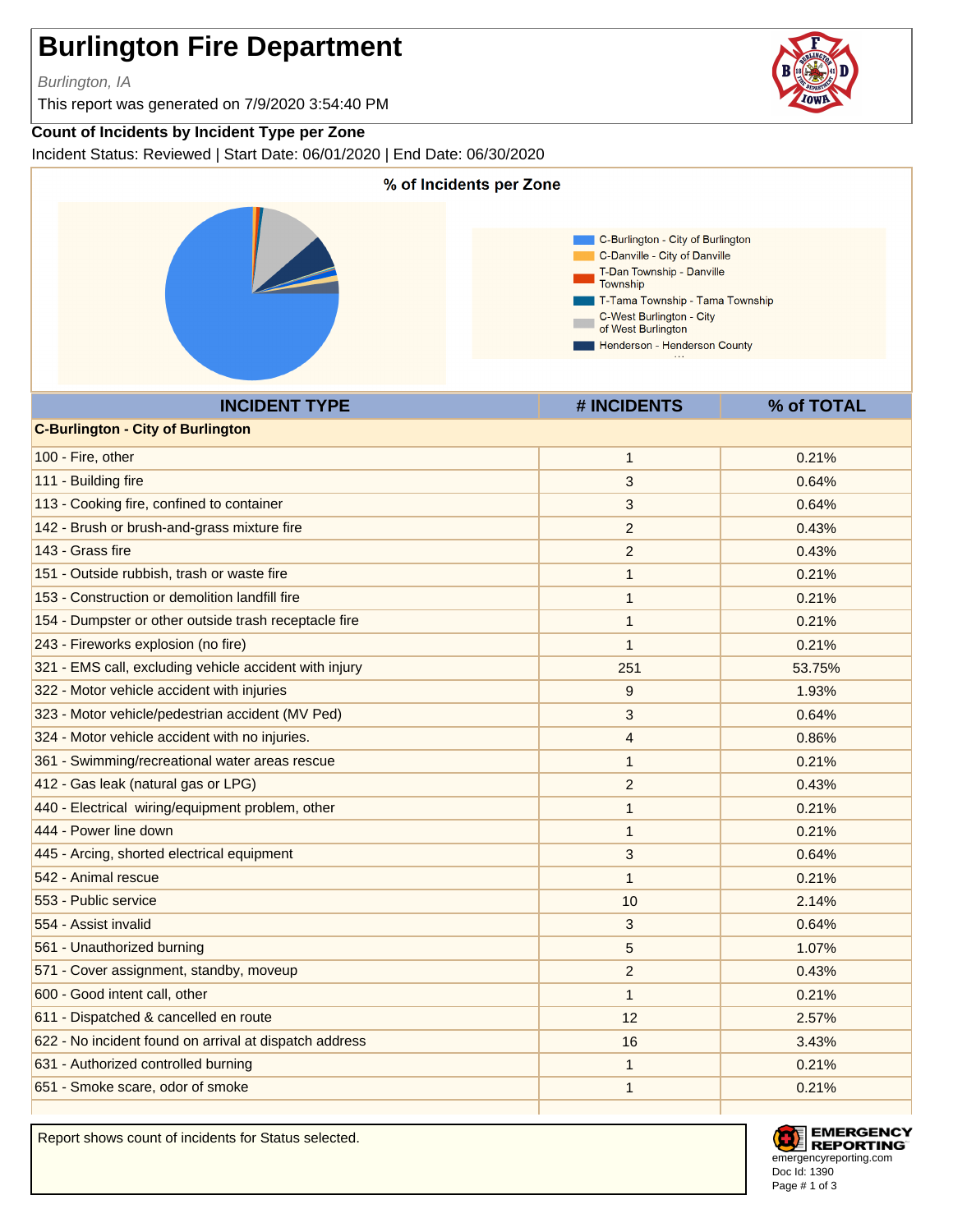| 652 - Steam, vapor, fog or dust thought to be smoke               | 1              | 0.21%  |
|-------------------------------------------------------------------|----------------|--------|
| 733 - Smoke detector activation due to malfunction                | 5              | 1.07%  |
| 735 - Alarm system sounded due to malfunction                     | 1              | 0.21%  |
| 736 - CO detector activation due to malfunction                   | 1              | 0.21%  |
| 743 - Smoke detector activation, no fire - unintentional          | 1              | 0.21%  |
| Zone: C-Burlington - City of Burlington Total Incident:           | 351            | 75.16% |
| <b>C-Danville - City of Danville</b>                              |                |        |
| 321 - EMS call, excluding vehicle accident with injury            | 2              | 0.43%  |
| 322 - Motor vehicle accident with injuries                        | 1              | 0.21%  |
| Zone: C-Danville - City of Danville Total Incident:               | 3              | 0.64%  |
| <b>C-West Burlington - City of West Burlington</b>                |                |        |
| 321 - EMS call, excluding vehicle accident with injury            | 40             | 8.57%  |
| 322 - Motor vehicle accident with injuries                        | 3              | 0.64%  |
| 324 - Motor vehicle accident with no injuries.                    | 1              | 0.21%  |
| 553 - Public service                                              | 1              | 0.21%  |
| 611 - Dispatched & cancelled en route                             | 5              | 1.07%  |
| 622 - No incident found on arrival at dispatch address            | 4              | 0.86%  |
| Zone: C-West Burlington - City of West Burlington Total Incident: | 54             | 11.56% |
| <b>Henderson - Henderson County</b>                               |                |        |
| 111 - Building fire                                               | $\mathbf{1}$   | 0.21%  |
| 321 - EMS call, excluding vehicle accident with injury            | 21             | 4.50%  |
| 322 - Motor vehicle accident with injuries                        | 1              | 0.21%  |
| 365 - Watercraft rescue                                           | 1              | 0.21%  |
| 553 - Public service                                              | 1              | 0.21%  |
| 611 - Dispatched & cancelled en route                             | 3              | 0.64%  |
| 622 - No incident found on arrival at dispatch address            | 1              | 0.21%  |
| Zone: Henderson - Henderson County Total Incident:                | 29             | 6.21%  |
| <b>Out of County - Out of County</b>                              |                |        |
| 321 - EMS call, excluding vehicle accident with injury            | $\mathbf{1}$   | 0.21%  |
| Zone: Out of County - Out of County Total Incident:               | 1              | 0.21%  |
| <b>T-Ben Township - Benton Township</b>                           |                |        |
| 322 - Motor vehicle accident with injuries                        | $\mathbf{1}$   | 0.21%  |
| Zone: T-Ben Township - Benton Township Total Incident:            | 1              | 0.21%  |
| T-Con Township - Concordia Township                               |                |        |
| 321 - EMS call, excluding vehicle accident with injury            | $\mathbf{1}$   | 0.21%  |
| 322 - Motor vehicle accident with injuries                        | 1              | 0.21%  |
| 324 - Motor vehicle accident with no injuries.                    | 1              | 0.21%  |
| 611 - Dispatched & cancelled en route                             | 1              | 0.21%  |
| 622 - No incident found on arrival at dispatch address            | 1              | 0.21%  |
| Zone: T-Con Township - Concordia Township Total Incident:         | 5              | 1.07%  |
| T-Dan Township - Danville Township                                |                |        |
| 321 - EMS call, excluding vehicle accident with injury            | $\mathbf{1}$   | 0.21%  |
| 322 - Motor vehicle accident with injuries                        | $\overline{2}$ | 0.43%  |
|                                                                   |                |        |

Report shows count of incidents for Status selected.

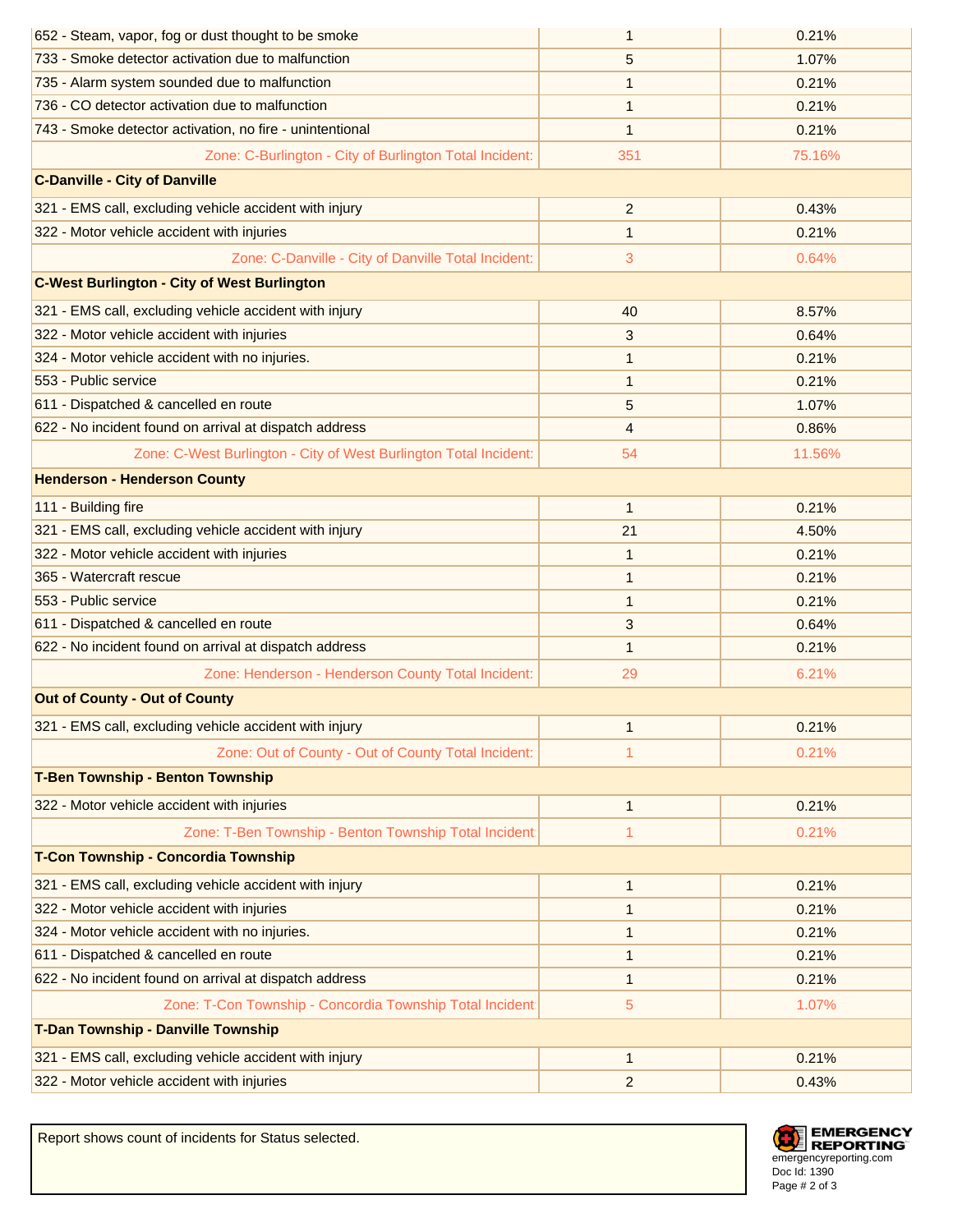| <b>INCIDENT TYPE</b>                                                | # INCIDENTS | % of TOTAL |
|---------------------------------------------------------------------|-------------|------------|
| Zone: T-Dan Township - Danville Township Total Incident:            | 3           | 0.64%      |
| <b>T-Fit Riv Township - Flint River Township</b>                    |             |            |
| 111 - Building fire                                                 | 1           | 0.21%      |
| 321 - EMS call, excluding vehicle accident with injury              | 6           | 1.28%      |
| 324 - Motor vehicle accident with no injuries.                      |             | 0.21%      |
| 554 - Assist invalid                                                | 1           | 0.21%      |
| 622 - No incident found on arrival at dispatch address              | 2           | 0.43%      |
| Zone: T-Flt Riv Township - Flint River Township Total Incident:     | 11          | 2.36%      |
| T-Ple Grve Township - Pleasant Grove Township                       |             |            |
| 321 - EMS call, excluding vehicle accident with injury              | 1           | 0.21%      |
| Zone: T-Ple Grve Township - Pleasant Grove Township Total Incident: |             | 0.21%      |
| T-Tama Township - Tama Township                                     |             |            |
| 321 - EMS call, excluding vehicle accident with injury              | 3           | 0.64%      |
| Zone: T-Tama Township - Tama Township Total Incident                | 3           | 0.64%      |
| <b>T-Union Township - Union Township</b>                            |             |            |
| 143 - Grass fire                                                    | 1           | 0.21%      |
| 321 - EMS call, excluding vehicle accident with injury              | 3           | 0.64%      |
| 322 - Motor vehicle accident with injuries                          | 1           | 0.21%      |
| Zone: T-Union Township - Union Township Total Incident:             | 5           | 1.07%      |
| <b>TOTAL INCIDENTS FOR AII ZONES:</b>                               | 467         | 100%       |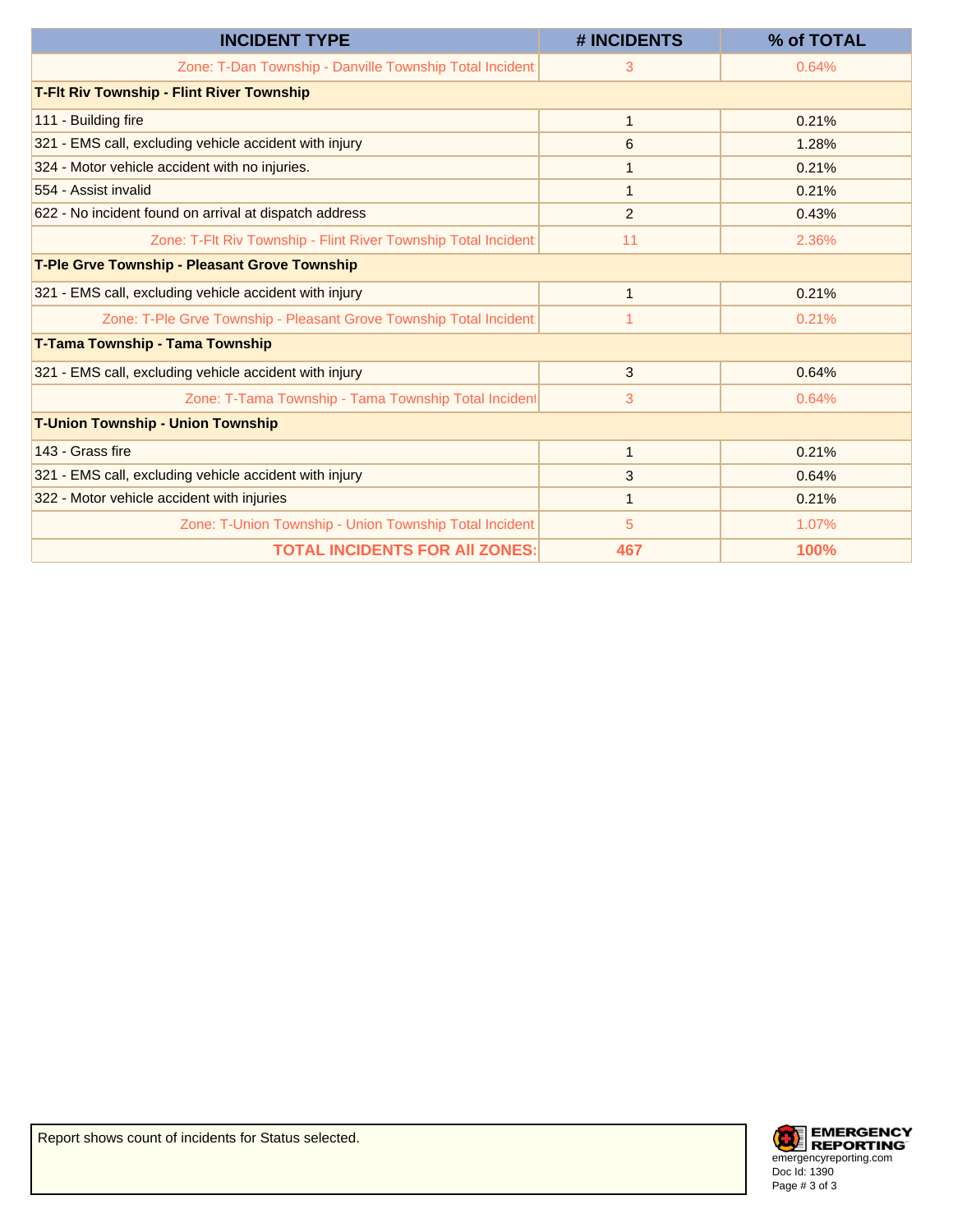Burlington, IA

This report was generated on 7/9/2020 3:55:19 PM

#### **Average Response Time for Zone for Date Range**

Zone: All Zones | Start Date: 06/01/2020 | End Date: 06/30/2020

| <b>Zone Title</b>                             | <b>AVERAGE RESPONSE TIME in minutes</b><br>(Dispatch to Arrived) |
|-----------------------------------------------|------------------------------------------------------------------|
| Out of County - Out of County                 | 42.43                                                            |
| T-Ple Grve Township - Pleasant Grove Township | 19.33                                                            |
| T-Dan Township - Danville Township            | 17.90                                                            |
| Henderson - Henderson County                  | 15.61                                                            |
| C-Danville - City of Danville                 | 14.19                                                            |
| T-Tama Township - Tama Township               | 10.33                                                            |
| T-Union Township - Union Township             | 9.45                                                             |
| T-Flt Riv Township - Flint River Township     | 8.62                                                             |
| C-West Burlington - City of West Burlington   | 8.12                                                             |
| T-Ben Township - Benton Township              | 7.62                                                             |
| T-Con Township - Concordia Township           | 5.37                                                             |
| C-Burlington - City of Burlington             | 5.23                                                             |

Only REVIEWED incidents included This report shows the time in decimal format. Excludes "Cancelled" apparatus.



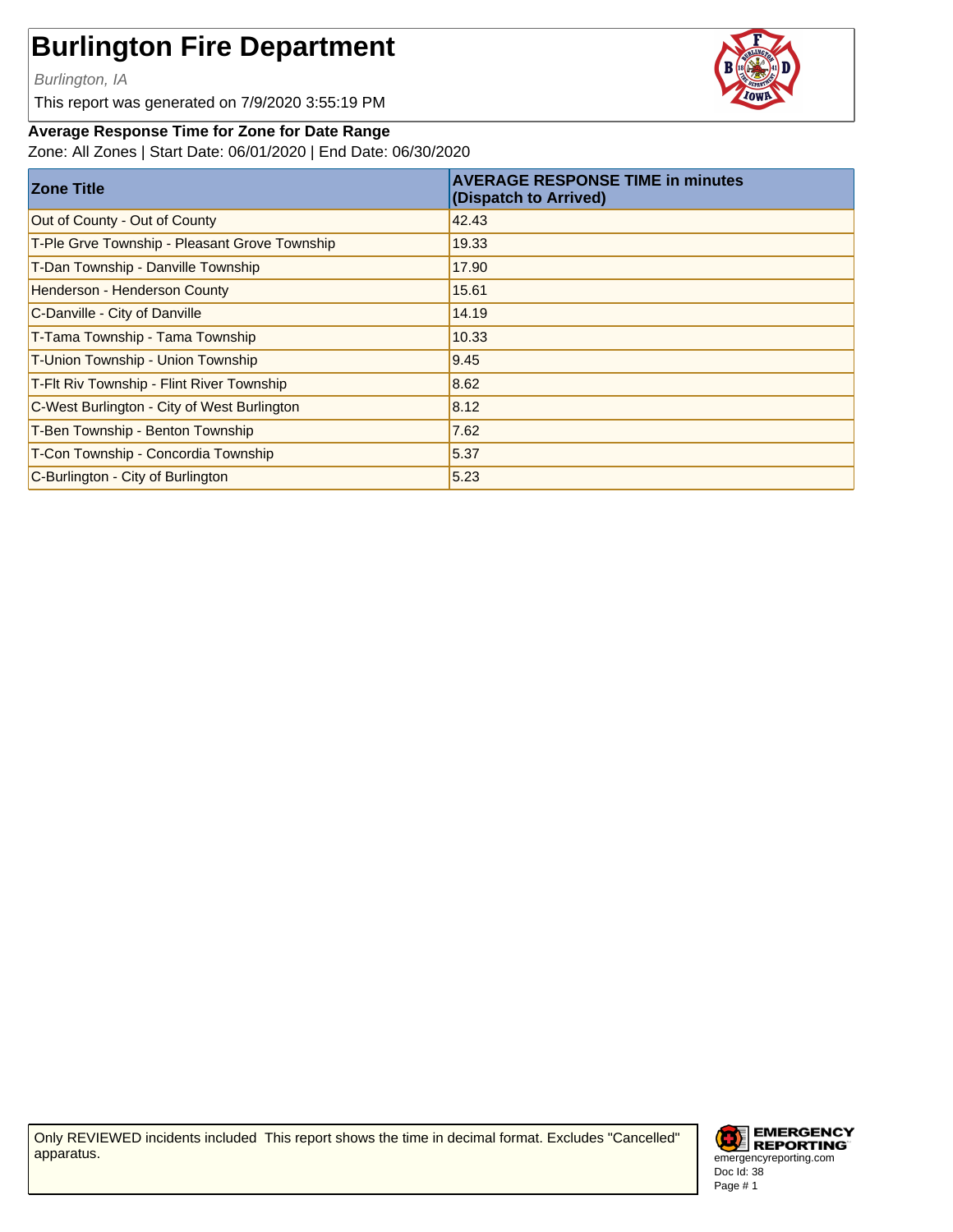Burlington, IA

This report was generated on 7/9/2020 3:56:06 PM



#### **Patient Transport Count per Destination for Date Range (N2-N3)**

Start Date: 06/01/2020 | End Date: 06/30/2020

| <b>HOSPITAL DESTINATION</b>          | # TRANSPORTS |
|--------------------------------------|--------------|
| <b>Great River Hospice</b>           |              |
| <b>Great River Medical Center</b>    | 256          |
| <b>OSF Family Medical Center</b>     |              |
| University of Iowa Hospital & Clinic | 13           |

Only REVIEWED incidents included. This report now returns both NEMSIS 2 & 3 data as appropriate.

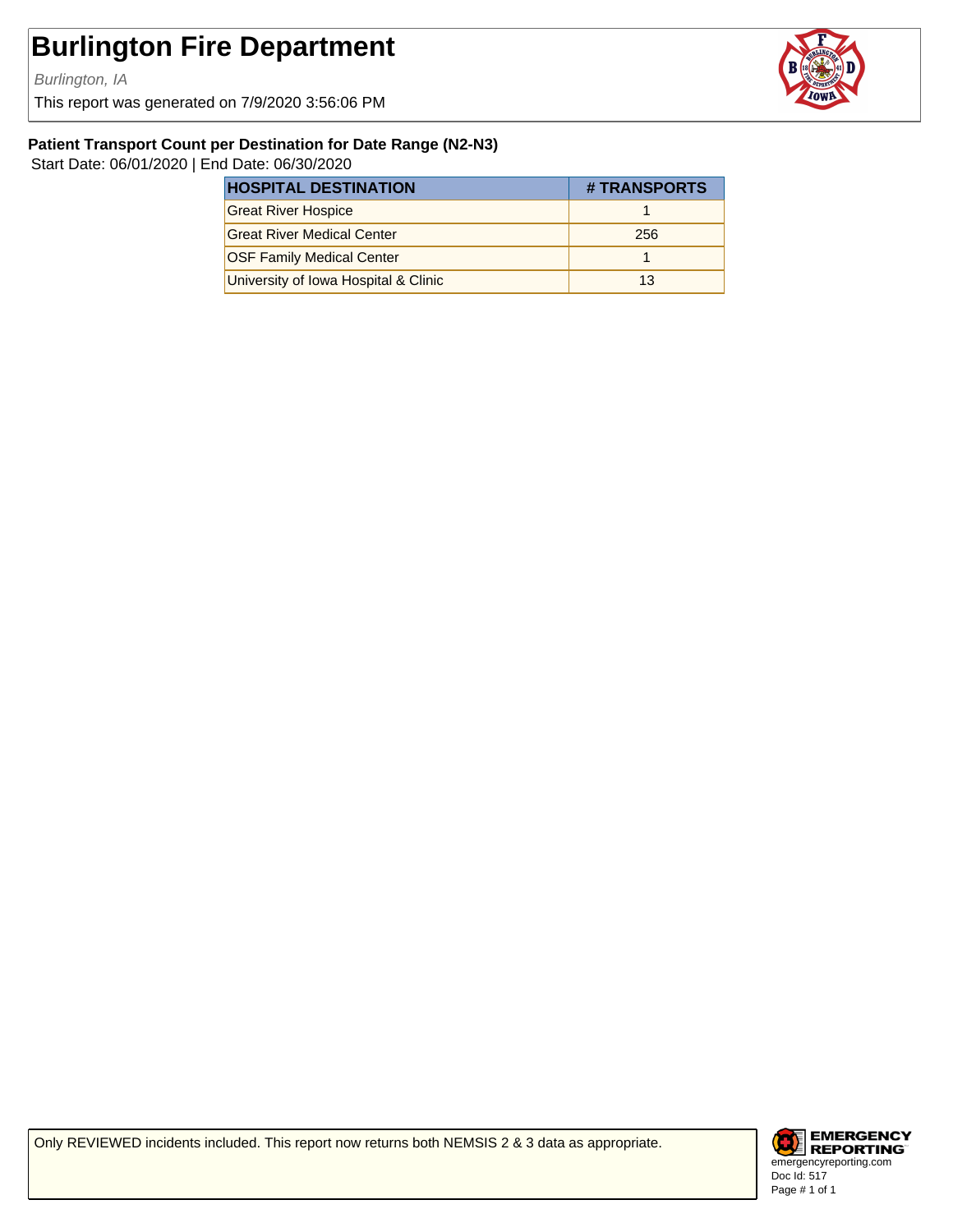Burlington, IA

This report was generated on 7/9/2020 3:25:02 PM



#### **Incident Count per Complaint Reported by Dispatch for Date Range (NEMSIS 3 Incidents Only)**

Start Date: 06/01/2020 | End Date: 06/30/2020

| <b>COMPLAINT REPORTED BY DISPATCH</b>                           | # INCIDENTS    |
|-----------------------------------------------------------------|----------------|
| <b>Abdominal Pain/Problems</b>                                  | 12             |
| <b>Allergic Reaction/Stings</b>                                 | 3              |
| <b>Assault</b>                                                  | 3              |
| <b>Back Pain (Non-Traumatic)</b>                                | $\overline{7}$ |
| <b>Breathing Problem</b>                                        | 42             |
| Cardiac Arrest/Death                                            | $\overline{2}$ |
| <b>Chest Pain (Non-Traumatic)</b>                               | 18             |
| Choking                                                         | 1              |
| <b>Convulsions/Seizure</b>                                      | 8              |
| <b>Diabetic Problem</b>                                         | 5              |
| Falls                                                           | 61             |
| <b>Heart Problems/AICD</b>                                      | 1              |
| <b>Heat/Cold Exposure</b>                                       | 1              |
| Hemorrhage/Laceration                                           | $\overline{2}$ |
| <b>Medical Alarm</b>                                            | 4              |
| No Other Appropriate Choice                                     | 30             |
| Overdose/Poisoning/Ingestion                                    | 12             |
| Pregnancy/Childbirth/Miscarriage                                | 3              |
| Psychiatric Problem/Abnormal<br><b>Behavior/Suicide Attempt</b> | 6              |
| <b>Sick Person</b>                                              | 31             |
| Stab/Gunshot Wound/Penetrating Trauma                           | $\overline{2}$ |
| Stroke/CVA                                                      | 9              |
| <b>Traffic/Transportation Incident</b>                          | 27             |
| Transfer/Interfacility/Palliative Care                          | 18             |
| <b>Traumatic Injury</b>                                         | 11             |
| Unconscious/Fainting/Near-Fainting                              | 17             |
| Unknown Problem/Person Down                                     | 11             |
| <b>Well Person Check</b>                                        | 4              |

Incidents included must be NEMSIS 3 and either Complete or Reviewed. COMPLAINT REPORTED BY DISPATCH is recorded on Basic Info 5. If looking for NEMSIS 2 Incidents, refer to Report #1041.

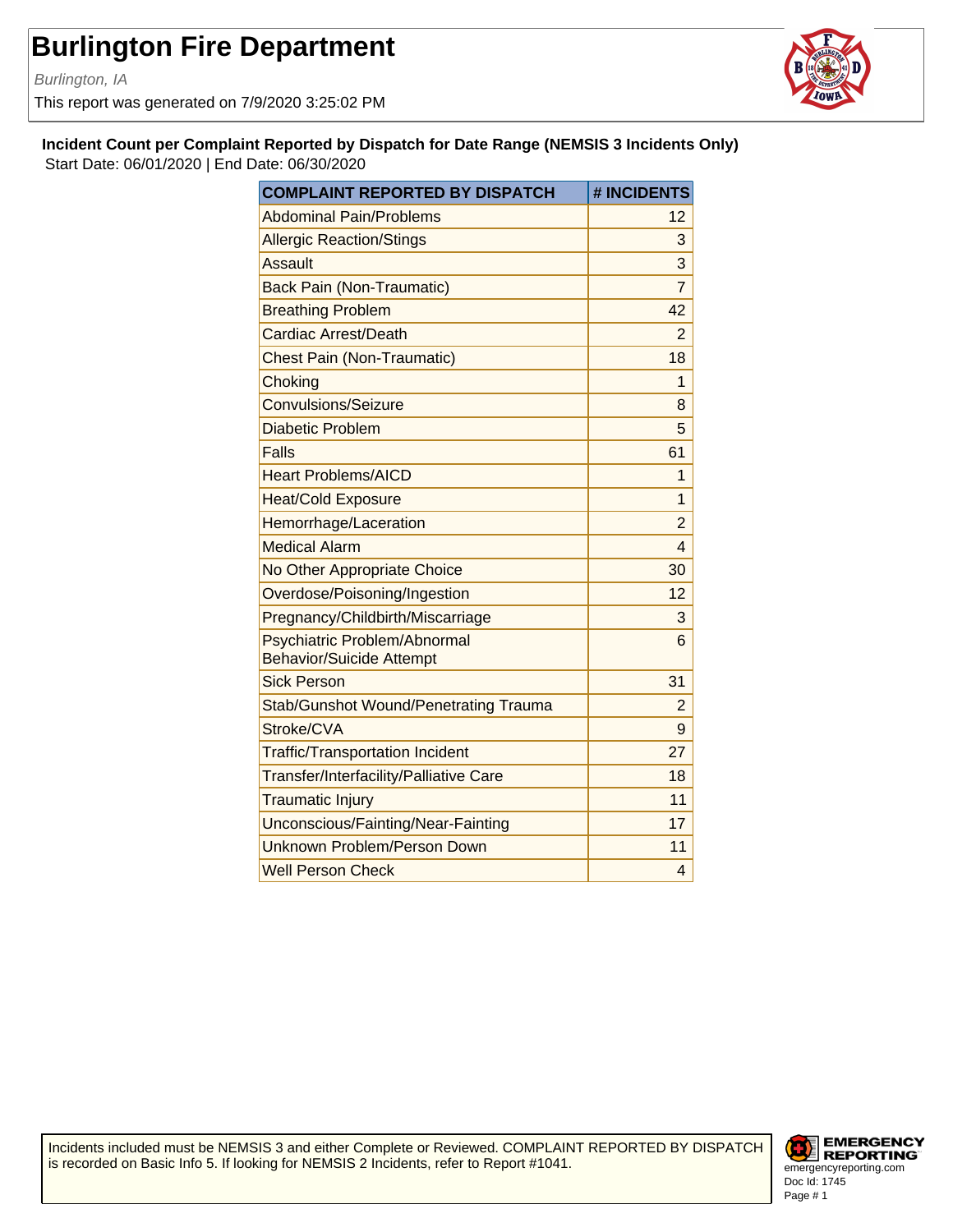### **Matt Trexel**

| From:    | LIFENET Notifications Service <web@lifenetsystems.com></web@lifenetsystems.com> |
|----------|---------------------------------------------------------------------------------|
| Sent:    | Wednesday, July 01, 2020 1:29 AM                                                |
| To:      | Matt Trexel                                                                     |
| Subject: | LIFENET System: Transmission Summary Report is available (6/1/2020 - 7/1/2020)  |



## **13 Month Transmission History:**